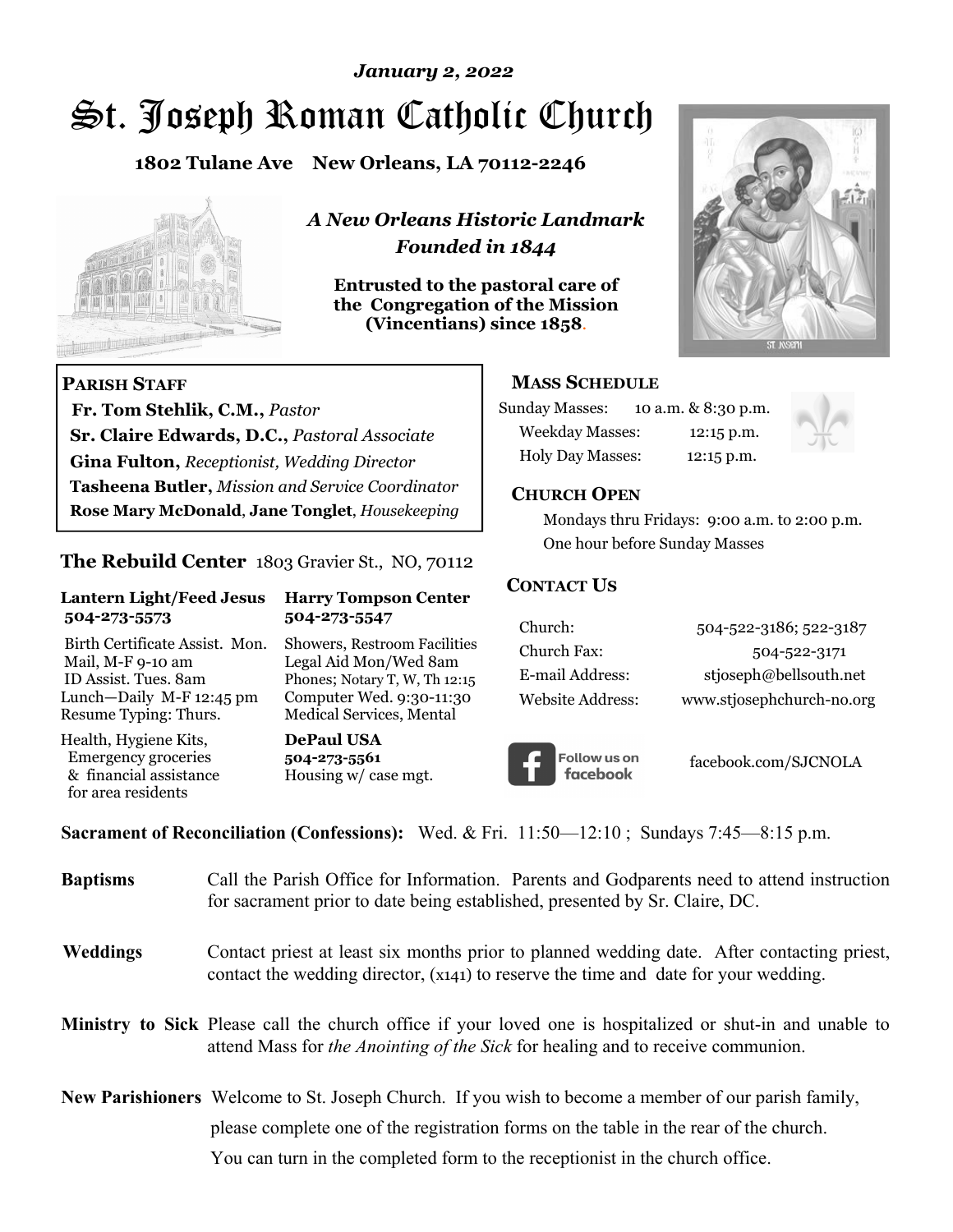# **The Epiphany of the Lord January 2, 2022**



 **10:00 am Bizot Family; Dauzat Family** 

 **8:30 pm** *St. Joseph Parishioners and Benefactors*

| Monday, January 3, 2022—Holy Name of Jesus   | <i>Sunday, Jan. 2, One in Faith <math>#974</math></i> |
|----------------------------------------------|-------------------------------------------------------|
| $12:15$ pm Olga Lara +                       | <b>READINGS FOR THE WEEK</b>                          |
| Tues, January 4, 2022—Elizabeth Ann Seton    | Mon.: 1 Jn 3:22 - 4:6; Ps 2:7-12; Mt 4:12-25          |
| 12:15 pm Gina Fulton                         | Tues: 1 Jn 4:7-10; Ps 72:1-4, 7-8; Mk 6:34-44         |
| Wed., January 5, 2022-St. John Neumann       | Wed.: 1 Jn 4:11-18; Ps 72:1-13; Mk 6:45-52            |
| 12:15 pm Randy Eckstein +                    | Thurs: 1 Jn 4:19 - 5:4; Ps 72:1-17; Lk 4:14-22        |
| Thursday, January 6, 2022-St. Andre Bessette | Friday: 1 Jn 5:5-13; Ps 147:12-20; Lk 5:12-16         |
| 12:15 pm Bro Tony Weidemeyer, CM +           | Sat.: 1 Jn 5:14-21; Ps 149:1-6a, 9b; Jn 3:22-30       |
| Friday, January 7, 2022-St. Raymond          | 1 Sm 1:20-22, 24-28; Ps 84:2-3, 5-10;<br>Sunday:      |
| 12:15 pm Bernardine Dupre                    | 1 Jn 3:1-2, 21-24; Lk 2:41-52                         |

#### **YOUR PRAYERS ARE ASKED FOR THE FOLLOWING PARISHIONERS , WHO ARE IN NEED OF HEALING:**

 Dorothy Alexander, Beatrice Augustin, Anthony Blaise, Clarke Bordelon, Lawrence & Mamie Brown, Angelle Campbell; John & Cindi Caron, Ellen Carty, Betsy Conners, Sue Dakote, Gretchen Delo, Joyce Delo, Mary Duet, John & Kathleen Gebbia, Sylvia Daily-Powell, Joseph Delay, Terry Eggleston, Linda Elwood, Francis Frught, Heather Faircloth, June & Mark Eiserloh, \ Frances Fiegler, Shirley Gaither, Nancy Hale, CHF, Roselyn Hansen, John Hakanson, Sarah Hollier-Watkins, Jim Karam, Bill Kroetz, Nowell Lacking, Ken & Bette Kussman, Audrey Lupiba, James Leung, Andrew Marino, Sara Marino, Troy Martinez, Karen McCoy, Donna Moore, Frank Morales, Mosella S. Newman, Maura O'Donovan, CHF, Joyce Randolph, Tina Roderfeld, Bernie Saul; Julius Saul; Pippy Sanders, Anthony, Donnie and Jennie Satcher, Louise Sonnier, Mel & Gaspar Schiro; Theard Simms, Virginia Stehlik, Diedra Steibing, Malcolm Taylor, Jane Tonglet, Fritz Tripkovich, Corliss Truhill, Georgiana Prevost, Martha A. Treen, Marion Vaughn, Warren Webster, Ozzie Welch, Mary Willis, Lynn Williams, Billy & Gladustine Windham.

Pope Francis' annual "Urbi et Orbi" ("To the city and the world") Christmas address.

The pope's Christmas Day speech gives him an opportunity to draw a global audience's attention to conflicts big and small. This year Pope Francis lamented ongoing conflicts in Syria, Yemen and Iraq, newly flaring tensions in Ukraine and Ethiopia, and an "unprecedented crisis" in Lebanon.

"We have become so used to conflicts that immense tragedies are now being passed over in silence; we risk not hearing the cry of pain and distress of so many of our brothers and sisters," he said.

Francis warned of the pandemic tendency to withdraw and isolate, urging instead dialogue to try to resolve the world conflicts. He prayed in particular for those most affected by the virus "Son of God, comfort the victims of violence against women, which has increased in this time of pandemic. Offer hope to young children and adolescents suffering from bullying and abuse."

He prayed for "consolation and warmth" for older adults who are alone, as well as for health care workers who "generously devote themselves" to caring for the sick, "Grant health to the infirm and inspire all men and women of good will to seek the best ways possible to overcome the current health crisis and its effects," he said. "Open hearts to ensure that necessary medical care – and vaccines in particular – are provided to those peoples who need them most."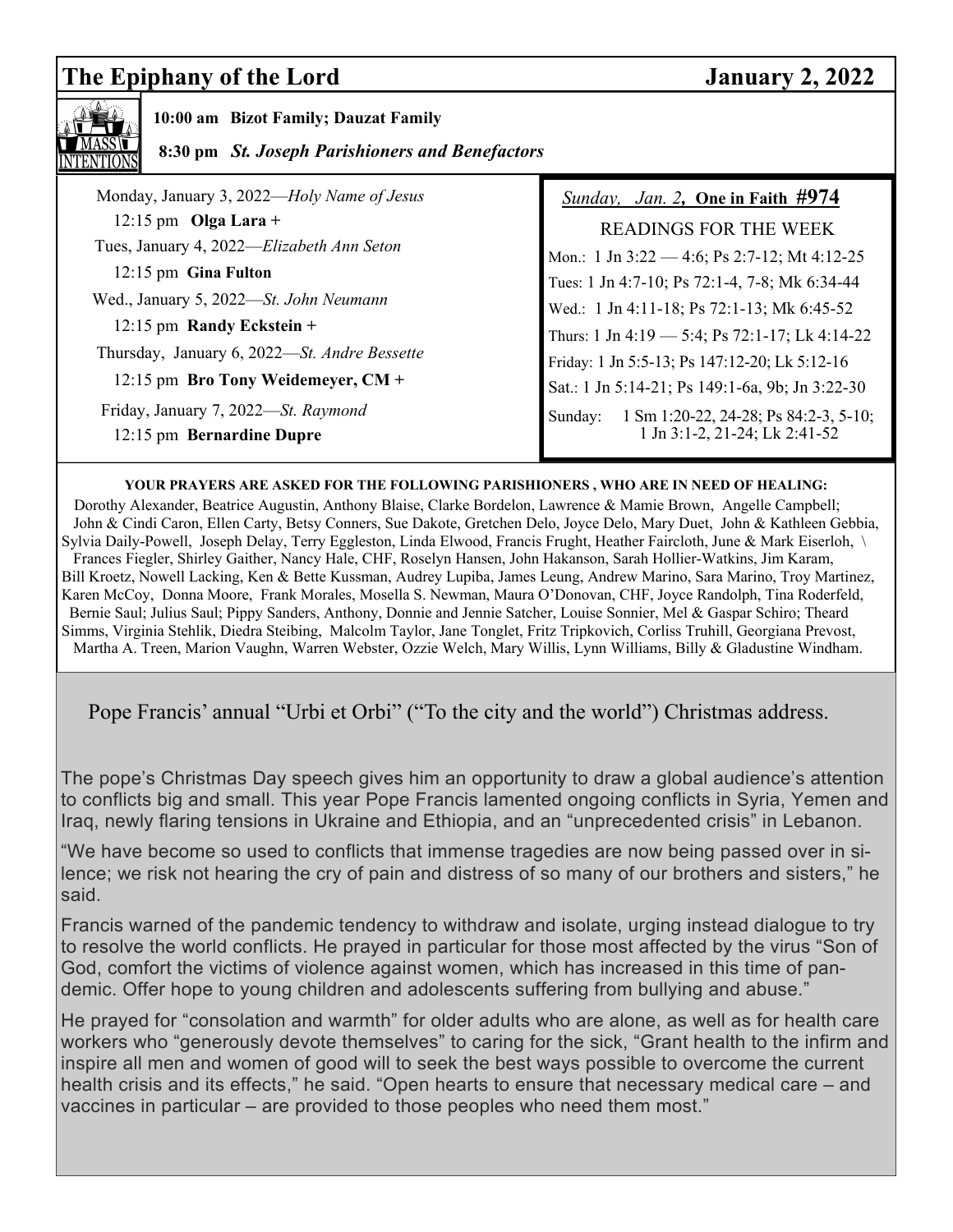Beloved, we are God's children now; what we shall be has not yet been revealed. *— 1 John 3:2*

**PRAYER OF The Holy Family of Jesus, Mary, and Joseph**  O God, who were pleased to give us the shining example of the Holy Family, graciously grant that we may imitate them in practicing the virtues of family life and in the bonds of charity, and so, in the joy of your house, delight one day in eternal rewards. Through our Lord Jesus Christ, your Son, who lives and reigns with you in the unity of the Holy Spirit, God, for ever and ever. *Amen* 

**TREASURE & STEWARDSHIP**

**December 25, Parish..……….…\$ 6,547.00** 

 *Thank you for your generosity!* 

**When is Christmas over?** The Christmas celebration opens on Dec. 24 with four Masses to celebrate the nativity, Vigil, Midnight, Dawn and Morning. The celebration continues with the Christmas Octave, from December 25 to Jan. 1, culminating with the Feast of Mary, the Mother of God. The Sunday after Christmas is the Feast of the Holy Family. The Twelve Days of Christmas takes us to January 5, the Eve or Vigil of the Feast of the Epiphany (which is transferred in the US to Sunday, with Jan. 3, celebrating the feast of the *Holy Name of Jesus*. The Season of Christmas ends with the Baptism of the Lord, but many people keep the baby Jesus out until February 2, or the Feast of the Presentation of the Lord (Candlemas) and the blessing of candles (Jesus light of World)



### **TODAY'S READINGS**

**First Reading** — Rise up in splendor, Jerusalem! The LORD shines upon you and the glory of the Lord appears over you (Isaiah 60:1-6).

**Psalm** — Lord, every nation on earth will adore you (Psalm 72).

**Second Reading** — The mystery has been made known that the Gentiles are coheirs, copartners in the promise in Christ Jesus through the gospel (Ephesians 3:2-3a, 5-6). Gospel — Magi from the east arrived, saying, "Where is the newborn king of the Jews?" (Matthew 2:1-12).

#### **JOURNEY TOWARD GOD**

 In our celebration of the Epiphany, two interwoven themes are present in the readings today. God is beginning something new, and God gathers all of humanity to participate. For Isaiah, God's bright light, manifested in the people of Israel, attracts and summons people from many nations to Jerusalem. In the letter to the Ephesians, God's grace makes the Gentiles co-heirs and co-partners in the gospel. Matthew tells the story of the fulfillment of God's promises to Israel through the birth of Jesus, and simultaneously leading foreigners to share in these same promises. With the birth of Jesus, God chose a particular people, in a particular time and place, to enter most directly into the human story. Today's readings teach that God did this in order to gather all people, all cultures, into unity with God. Like the magi, we are drawn into a journey toward God, becoming co-partners in God's work.

# **Pope Francis'** *January* **Intention**

#### **For True Human Fraternity**

We pray for all those suffering from religious discrimination and persecution; may their own rights and dignity be recognized, which originate from being brothers and sisters in the human family.

### **SANCTUARY CANDLE AND MASS INTENTIONS**

 The Sanctuary Candle this week is in memory of **Oscar Javier Monteilh.** To reserve the Sanctuary Candle in memory of someone/special intention, call the church office (504-522- 3186). The offering is \$15 for one week. The offering for Mass intentions is \$5.00.

#### **CHARTER FOR THE PROTECTION OF CHILDREN AND YOUNG PEOPLE**

In response to the Charter for the Protection of Children and Young People from the United States Conference of Catholic Bishops, the Archdiocese of New Orleans continues to make the Hot Line available for anyone who has been hurt or sexually abused by anyone who works for the Church. The Hot Line continues to be available; the number is (504) 522-5019. In continuing our commitment to support and to heal, we invite and encourage individuals who have been hurt or sexually abused recently or in the past by clergy, religious or other employees of the Archdiocese to call our Hot Line and your message will be received confidentially by a mental health professional. Anyone can make a direct call during regular business hours to the Victims' Assistance Coordinator at (504) 861-6253.